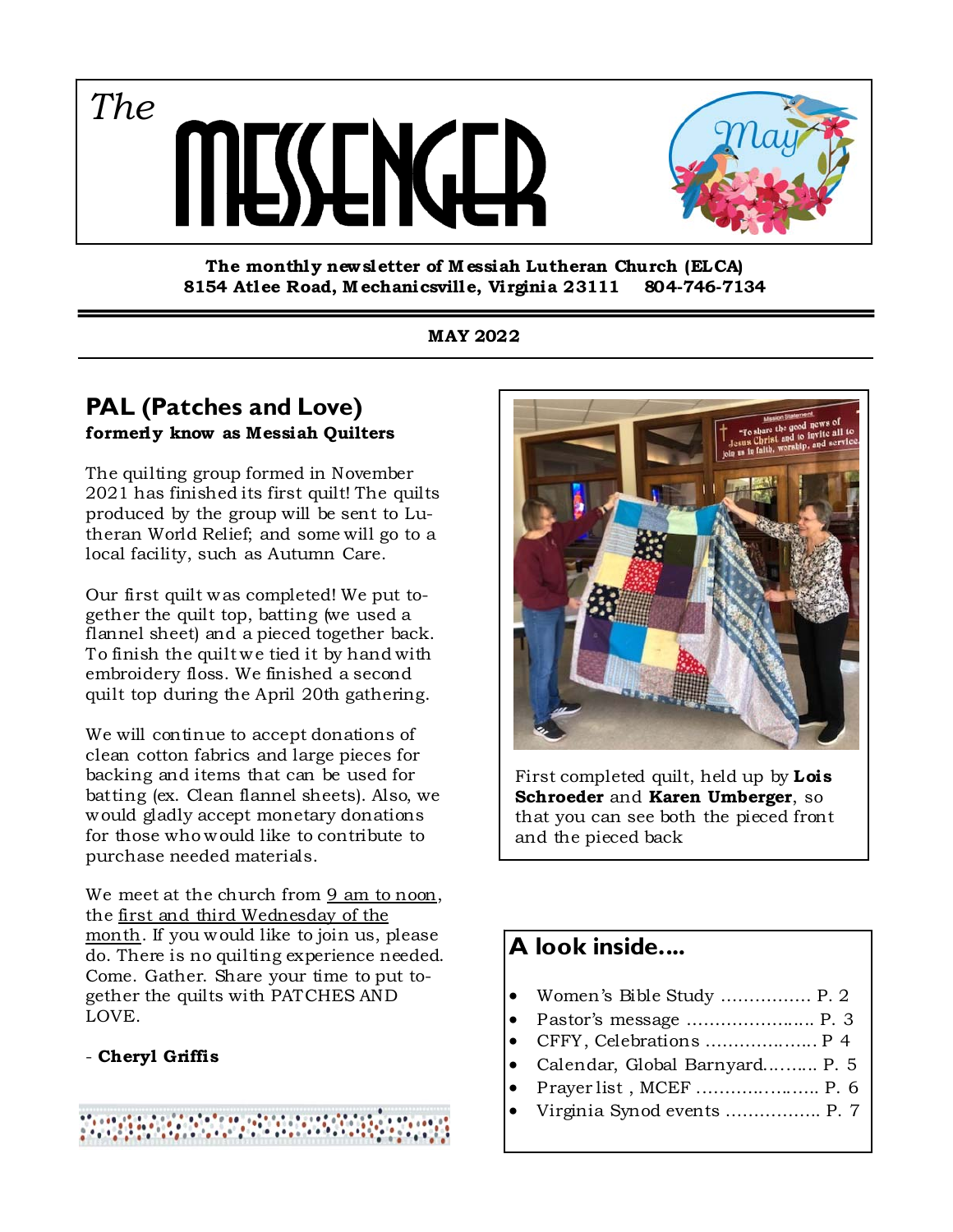#### *The Messenger*

**Published monthly by Messiah Lutheran Church, ELCA 8154 Atlee Road, M echanicsville, VA 23111 Church Off ice: (804) 746-7134 FAX: (804) 746-5579** 

> **Rev. Ryan Radtke, Pastor Email: messiahmechpr@gmail.com Ph: 507-360-7276 Office hours: TBA**

**Davina Winn, Administrative Assistant Office email: messiahmech@gmail.com Office hours: Mon. & W ed. 7:30 am—3 pm Tues., Thurs., Fri. 7:30 am—12 pm** 

> **Susie Weaver, Newsletter Editor Ph: 804-559-3503 Email: susiew 51@comcast.net**

**VISIT OUR M LC W EBSITE: http://www .messiahmech.com** 



**Teresa Gigante ……..** Council President **Anita Philp ……..** Vice-President **Heather Williams ……** Secretary

**Dianne Absher M arilyn Gunn Roger Schroeder Diana Sondor Debbie W alker** 

#### **Council Liaisons**

| Christian Formation  Anita Philp |
|----------------------------------|
| Evangelism  Heather Williams     |
| Fellowship  Marilyn Gunn         |
| Finance  Teresa Gigante          |
| Property  Roger Schroeder        |
| Social Ministry  Dianne Absher   |
| Stewardship  Diana Sondor        |
| Worship  Debbie Walker           |
|                                  |

**Shawn W armbrod** ….…..Treasurer **Bill W eaver.......** Financial Secretary  **Sue Gilnett, RN**...Parish Nurse



### **Women's Bible study**

Please join us every 2nd and 4th Wednesday in May for Women's Bible Study at 6:30 pm.

We will be continuing the film series "The Chosen." Please come for some fellowship and Study of God's Word.

Rosalee Cline (Phone # in directory) Rosaleecline@gmail.com

## **Highlights from the Messiah Church Council meeting**

The Messiah Church Council will conduct their regular monthly meeting AFTER the publication of this newsletter.

Watch for next month's newsletter for highlights from the next church council meeting.

**Pastor Ryan's office hours** are posted for the upcoming week in each Sunday's bulletin. Schedule an appointment via messiahmechpr@gmail.com And 507-360-7276

Pastor Ryan's day off is Monday.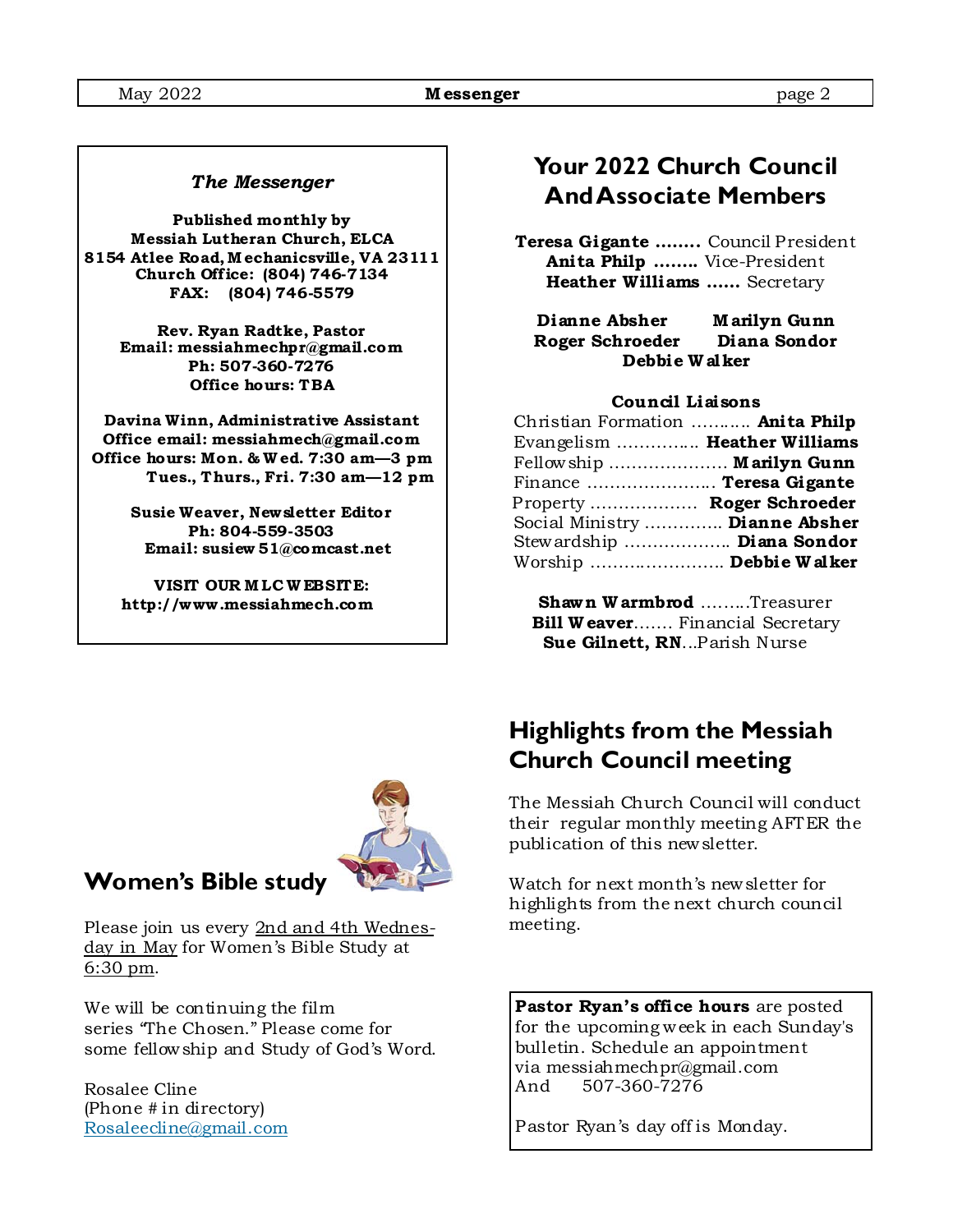# **Pastor's message**



I like baseball hats. I have a modestly big collection. Some of them are standard team hats – NFL, MLB, NHL, MLS. I have some novelty hats (like the three-eyed fish, Blinky, from The Simpsons). I have some generic hats or well-used hats that I wear when I'm working in the yard. I have some very fun hats with minor-league baseball logos. And I have a couple of hats from now-defunct Hockey teams whose logos I just really like (my favorite being the Hartford Whalers, who I think had the best logo ever designed).

I don't have a lot of "fitted" hats – these have different sizes, like shoes. They never seem to fit me just right, or it just depends on how overdue for a haircut I am. Most of my hats are adjustable. They either have the little bumps-and-holes snap-in-place system, or Velcro, or something that looks like a miniature belt buckle. In terms of the style of the hat and the logo on the hat, I wear different ones depending on the occasion and what I'm in the mood for. But in terms of how you make the hat fit your head, I prefer the "one size fits all" style that adjusts to almost any head, no matter the size, shape, or hairdo.

The gospel is not "one size fits all." The message we share, the good news we proclaim, needs to be adjustable to the situation, the person, the mood, the day, the hour. Human interaction wins over pamphlets almost every time. But that human interaction needs to be tailored. Despair needs hope. Apathy needs inspiration or purpose. Guilt needs absolution. Sorrow needs joy. Outcasts need invitation. The lonely need presence. The downtrodden need justice. The lost need promise. And so on, and so on. Grace is not uniform. It is unconditional, and available to all; but it is not uniform. God's grace splits into a spectrum of different responses to different needs and situations – a veritable rainbow of shades/flavors/styles of God's love, like the sign of that first covenant after the flood.

Our gospel-ing requires human interaction, and our interactions require us to be attentive to the people we meet, not just what we think they need, or need to hear. We listen; we respect; we love; and we respond with the corresponding word of grace, all with the Spirit's guidance.

If you like biology, think of enzymes and substrates. Enzymes have these specific sites on them in a very particular shape. An enzyme performs its particular function when a substrate with the particular protein-structure that fits that site to a tee comes along and binds with the enzyme. The reaction happens, the products are produced, and the enzyme is ready to do it all again. If I meet someone who is despairing, joy is probably not the first thing to respond with; it doesn't fit their situation.

If none of that makes sense, let's just go with Paul in 1 Corinthians 9: "For though I am free with respect to all, I have made myself a slave to all, so that I might win more of them. To the Jews I became as a Jew, in order to win Jews. To those under the law I became as one under the law (though I myself am not under the law) so that I might win those under the law. To those outside the law I became as one outside the law (though I am not free from God's law but am under Christ's law) so that I might win those outside the law. To the weak I became weak, so that I might win the weak. I have become all things to all people, that I might by all means save some. I do it all for the sake of the gospel, so that I may share in its blessings."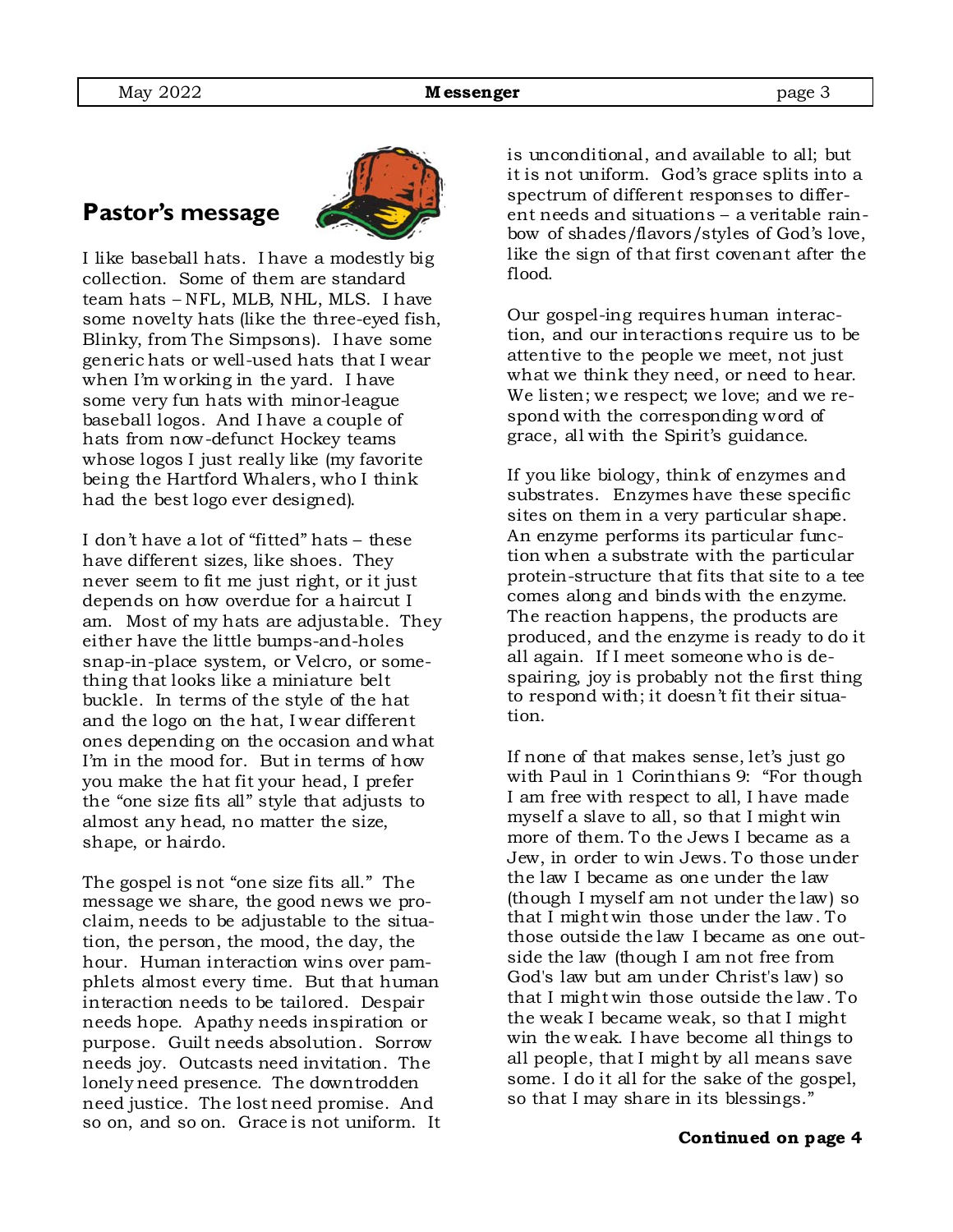### **Pastor's message Continued from page 3**

To recap: be attentive, and let the gospel you share fit the situation, the person, the needs you encounter. The gospel is not "one size fits all,' although it is indeed a gift for everyone, no matter what. Oh, and just in case it needs to be said: share the gospel!

In Christ, **Pastor Ryan** 



### **CFFY: Christian Formation For You**

The smile has not left my face since our Easter Sunday activities and service! Many random thoughts and snatches of song have accompanied my musings in the intervening days. "Reunited, and feels so good", tops the list of songs. In terms of the "return to normal" we have committed to, and enjoyed, the fragment of song is: "Don't it always seem to go, that you don't know what you've got 'til it's gone." This is broadly applicable to our collective experience over the past two years. The simple pleasure of enjoying an Easter breakfast and hosting an Easter egg hunt for the children filled me with such joy. I hope it did for you as well! Praise God in all His glory!

#### **Sunday School**

So now we return to "Ordinary Time", according to the church calendar. Fingers crossed, this year it looks as if we may come closer to the ordinary we took for



10 Leroy Deere 12 Jessica McKenna 23 Dale Umberger



18 Adam Sr. & Bonnie Dworak

If you would like YOUR birthdays & anniversary included in the newsletter, please call **Davina** (746-7134) or send an email to messiahmech@gmail.com.

granted prior to March 2020. Sunday School will continue until school ends in June. Grade school children are invited to join **Ms. W endy (DeGraff)** for lessons that mirror the liturgy as well as fun craft activities to make the lesson memorable! **Ms. Lois (Schroeder)** joins this group to adapt the material for children of preschool age. **Ms. Becky (Collie)** has middle & high school students engaged in lessons that are relevant to current challenges our youth face in our ever changing world. **Pastor Ryan** leads the adult class. All are welcome.

### **Vacation Bible School**

Wouldn't it be nice to have VBS again? As a child, this was a constant and a highlight of my summer activities. The CF team is weighing this question as we continue to monitor community health metrics. If you are interested in helping or enrolling your children, please contact **Anita Philp** at (804) 347-9528 or e-mail at anitaphilp1961@gmail.com .

Submitted by **Anita Philp**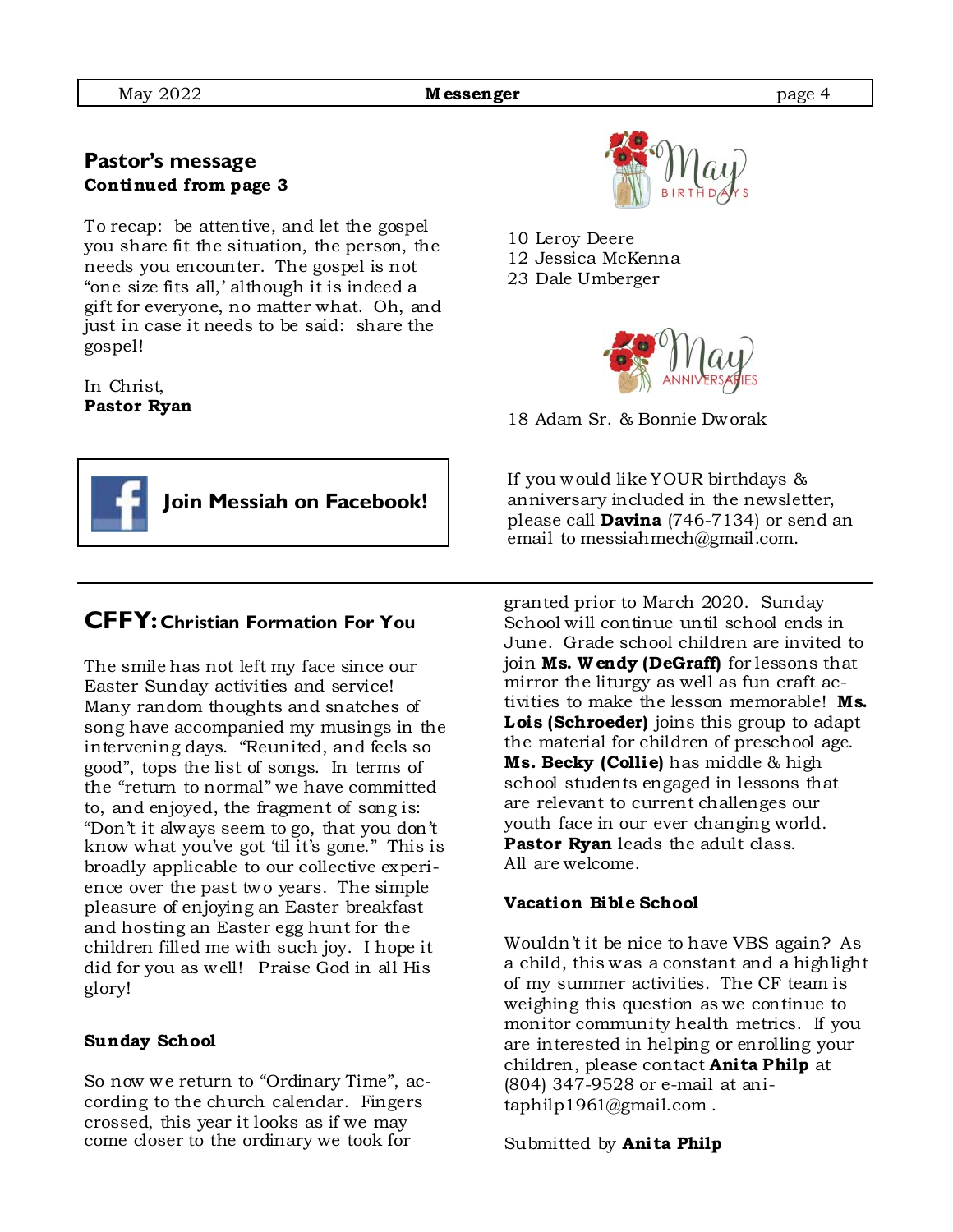| May 2022 |          |                      |         |  |  |   |  |
|----------|----------|----------------------|---------|--|--|---|--|
| S        |          |                      | T W T F |  |  | s |  |
|          |          | 2 3 4 5 6 7          |         |  |  |   |  |
| 8        |          | 9 10 11 12 13 14     |         |  |  |   |  |
|          |          | 15 16 17 18 19 20 21 |         |  |  |   |  |
|          |          | 22 23 24 25 26 27 28 |         |  |  |   |  |
|          | 29 30 31 |                      |         |  |  |   |  |
|          |          |                      |         |  |  |   |  |

- 1 9:15 AM All Souls Worship Service (Sanctuary)
	- 9:15 AM Christian Formation
	- 10:45 AM Messiah Lutheran: Worship Service
- 4 9:00 AM PAL Quilting Group
- 8 9:15 AM All Souls Worship Service (Sanctuary)
	- 9:15 AM Christian Formation 10:45 AM Messiah Lutheran: Worship Service
- 11 6:30 PM Women's Bible Study
- 15 9:15 AM All Souls Worship Service (Sanctuary)
	- 9:15 AM Christian Formation 10:45 AM Messiah Lutheran: Worship Service
- 18 9:00 AM PAL Quilting Group 1:00 PM Evangelism Team Meeting 6:15 PM Council Meeting
- 22 9:15 AM All Souls Worship Service (Sanctuary)
	- 9:15 AM Christian Formation
	- 10:45 AM Messiah Lutheran: Worship Service
- 25 6:30 PM Women's Bible Study
- 29 9:15 AM All Souls Worship Service (Sanctuary)
	- 9:15 AM Christian Formation 10:45 AM Messiah Lutheran: Worship Service
- 30 Memorial Day Office Closed
- 31

### *[ Watch the mess iahmech.com webs ite and Facebook pages for any updates and changes ]*

\* Worship services will be broadcast LIVE on our Facebook page and recorded for later access via our YouTube channel.

### **New Adult Christian Formation study**

**Starting May 1**, we will be discussing the book *Tattoos on the Heart: The Power of Boundless Compassion* by Father Gregory Boyle. It tells the story of Father Boyle's work with gang populations in East Los Angeles, and it is full of powerful stories of grace, redemption, and compassion – perfect for the Easter season of resurrection.

Please find a copy now (library, e-reader, book store, online) so you have it ready for the 1st. (A small number of copies is available from church.) Please read the introduction and chapter 1 for the first discussion.



### **God's Global Barnyard drive**

Donations have been counted and the total amount collected for is \$224.27.

Thank you to all who contributed to this project. We'll share the final shopping cart of goodness on May 1st!

### **Special dates**

- National Day of Prayer, *May 5, 2022*
- Mother's Day, *May 8, 2022*
- ASCENSION DAY, *May 26, 2022*
- Memorial Day, *May 30, 2022*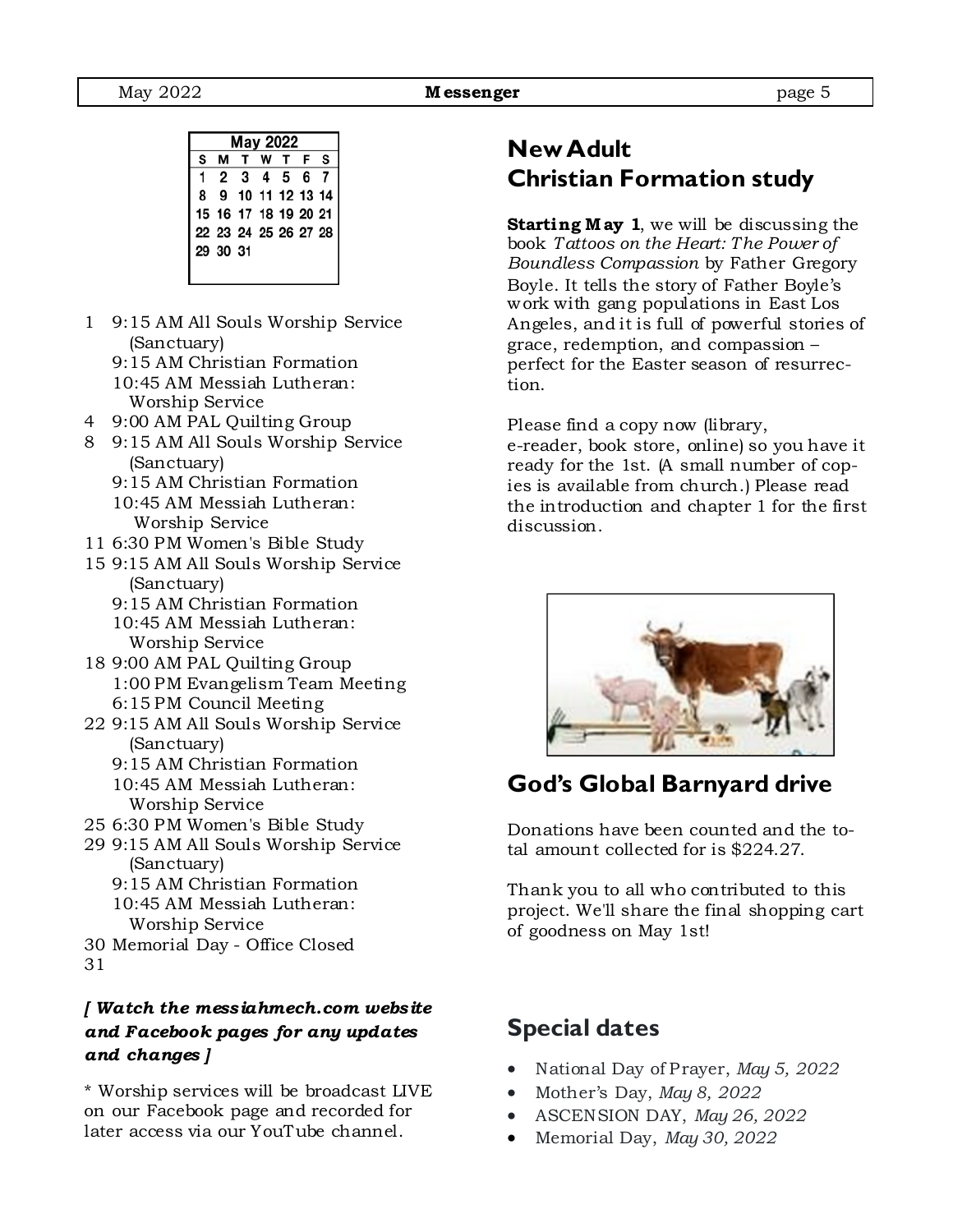### **We pray for each other:**

**LeRoy Albertson; Debbie Anton; Annette Buckholtz; Bruce Carr; Johnnie Collie; DeGrazia family, Adam Dworak, Sr.; Bonnie Dworak; Ted Ford; Jackie Garbett; Steve & Sue Gilnett; Karen Jones; Ruth Schroeder.** 

# **We pray for our extended family and neighbors:**

**Anton Family; Danny Allen**, friend of the Whirleys; **Dwayne Collie**, Johnnie's brother; **Griffin Deere,** brother of Leroy Deere; **Don Gresco**, former member of Messiah; **Ethan Hamilton and family; Brenda Holcomb,** Sally & Charlie Bennett's cousin; **Joan Laudig,** Susie Weaver's mom; **Sandy Lambert,** neighbor of Erna Jung; **W oody M allory,** neighbor of Anita Philp; **Mason Mielke**, former student of Messiah School; **Tim Schroeder,**  Roger's nephew; **M ary Streesman**; **Susen W eaver,** daughter-in-law of the Weavers; **Gayla**, friend of Rosalee Cline; **Harry,**  child of friend of the Andersons; **Jenna,**  niece of Steve Gilnett; **John**, friend of Karen and Michael Morris.

**Our veterans, their fellow soldiers & their w aiting families; All law enforcement, firefighters and first responders; The people and pastor, Rev. Katherine of All Soul s Episcopal & our shared ministry; All those affected by COVID, in all areas of life, and for a w ay forward; Hospital s, nursing homes, & other health care facilities; The CDC and other medical researchers and scientists; Schools, workplaces, government institutions and municipal agencies; All those impacted by acts of violence, at home and abroad; For all who travel; All those persecuted in any way for their faith in Christ, especially in M auritania, M ali, Turkmenistan, and Laos.1** 

**<sup>1</sup>**Open Doors World WatchList 2022 http://www.opendoorsusa.org

### **Words of Evangelism**

"Any method of evangelism will work if God is in it."

- Leonard Ravenhill





- The month of March provided 123 households with 184 bags of food. Of those households, 13 were new clients.
- 83 bags of clothing and linens were provided.
- The Senior Rides program provided 116 rides for seniors to necessary appointments and grocery shopping.
- Your donations are very important to those in need. Your assistance is greatly appreciated, There are many ways you can help, there are even "behind the scenes" opportunities (telephone answering and message taking).
- Consult 4mcef.com or call **Pat Hubert**, 814-449-2612 for more information.

Thank you for your continued support of your neighbors in need.

- **Gladys Hubert**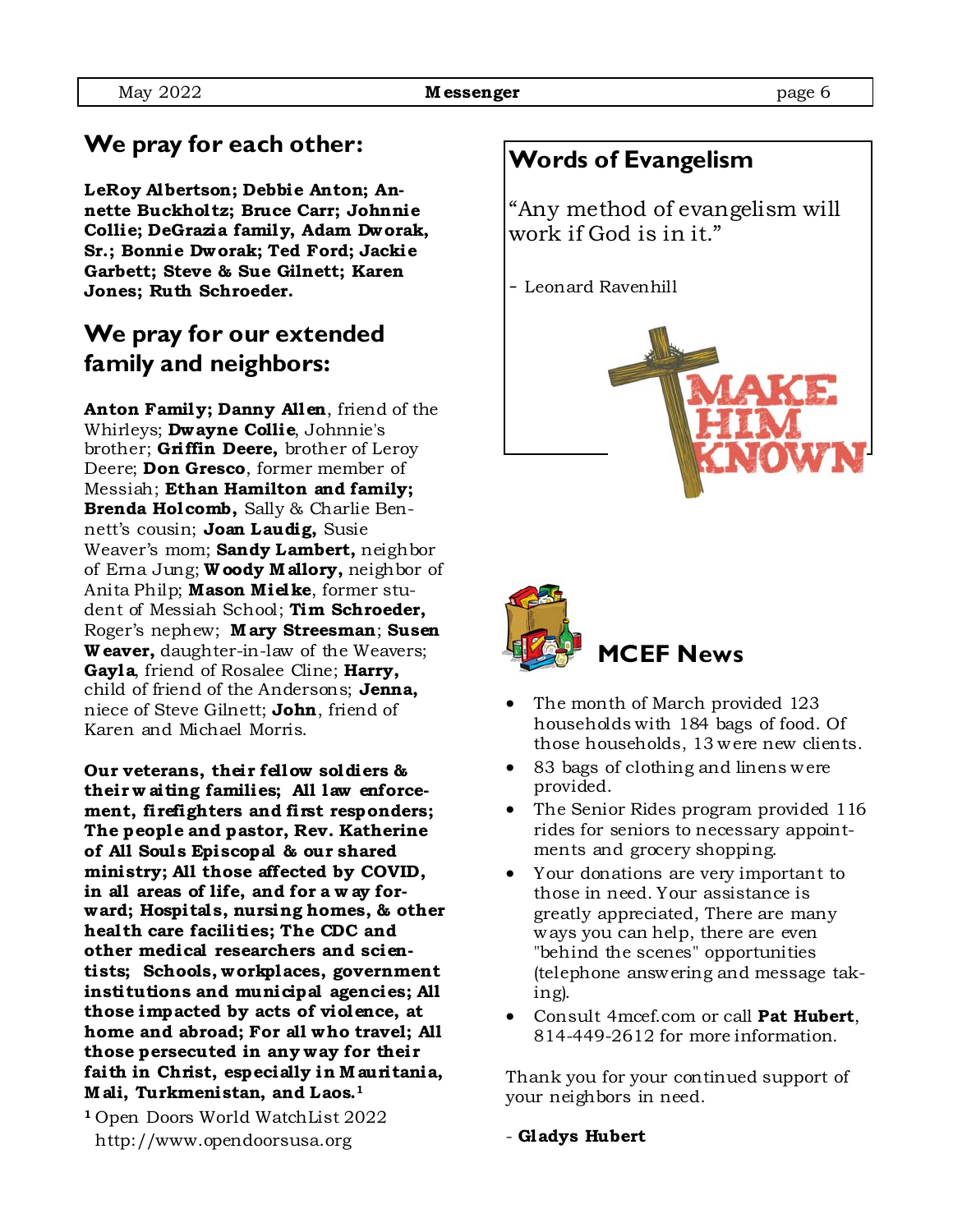## **KAIROS registration is open**

Kairos will be held from June 26 (Sunday evening) to July 1 (Friday noon) at Roanoke College.

Kairos is the Synod's week-long faith formation event, offered each summer for youth who will be 9th-12th graders in the fall.

Kairos has many special features: event theme t-shirts, Open Talent Mic Show, faith testimonies, comic relief, reflection time, prayer stations, speed friending, t-shirt fashion show, small group time, and more!

This event is a chance for youth who are already committed to a life of faith to be part of a unique Christian community for an entire week, to have a fresh experience of the grace and presence of God in that community, and to develop habits for discipleship that can be taken home as they live out their baptismal call to be followers of Jesus.

Check out the following link for more information: https://vasynod.org/event/kairos/







# **Power in the Spirit registration now open For July 14-16, 2022**

What does it mean to be a leader in the Church and a follower of Jesus? The words of Saint Thomas reveal a disciple whose faith in Jesus makes him willing to go where Jesus goes, even when danger and death are real possibilities. For Thomas, it's better to be unsafe with Jesus than to stay behind as Jesus heads into dangerous places. For the Church today, we just may be called to a similar faith that goes with Jesus — even into danger. At Power in the Spirit 2022, we'll explore these themes, and more!

Come and learn! Come for fellowship! Come to serve your neighbor! Come to Power in the Spirit 2022! Check out this link for more information: https://vasynod.org/power-in-the-spirit/

### **In-person Synod Gathering Registration is open**

#### We look forward to

gathering in-person as the Virginia Synod on July 15-16, in conjunction with Power in the Spirit to celebrate ministries of service from around the Virginia Synod, gather together for worship, and learn from one another. Everyone can attend. More information at https://vasynod.org/event/virginiasynod-gathering-and-celebration-ofservice/